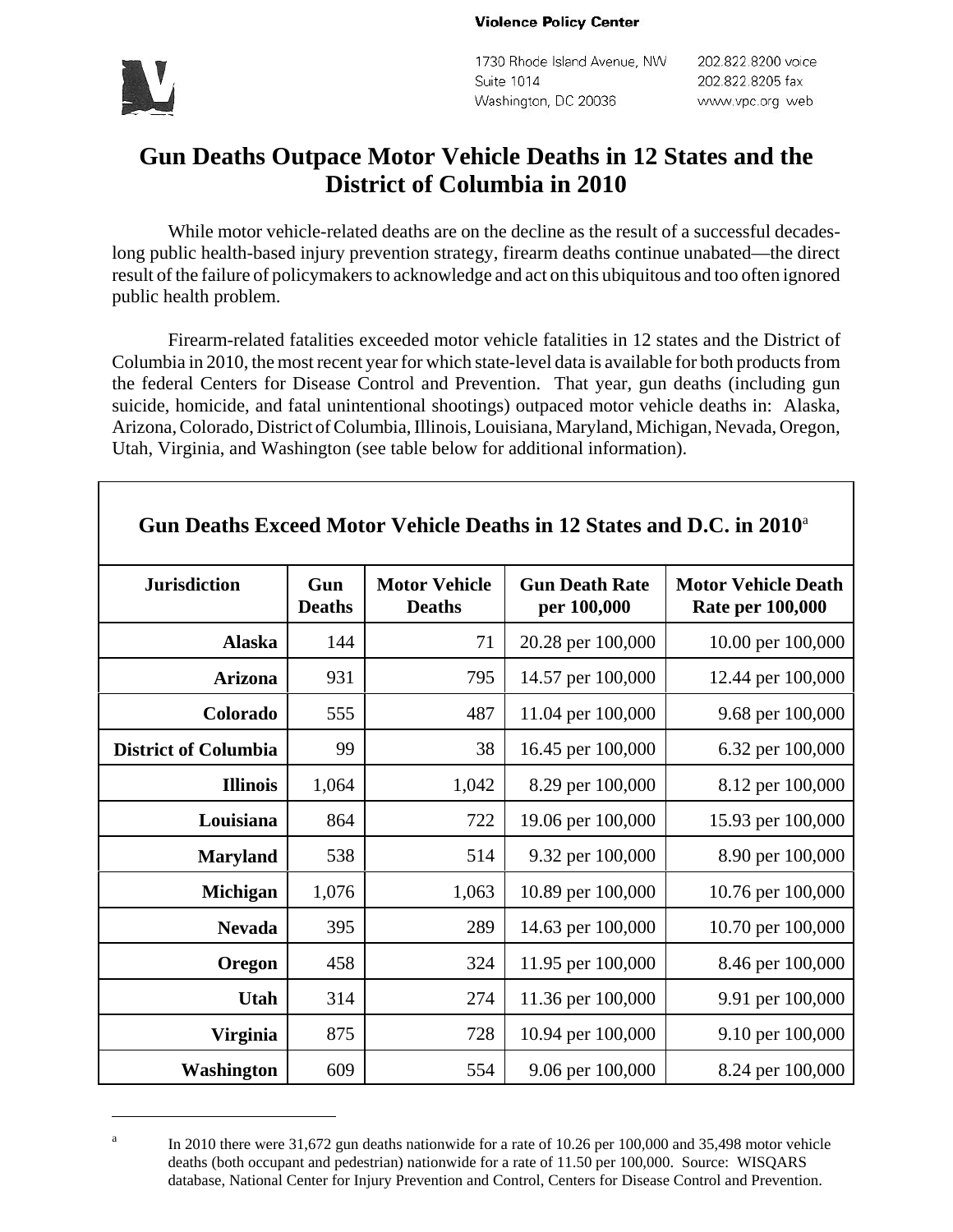### **A Tale of Two Products**

### **Motor Vehicles: Effective Regulation Has Reduced Traffic Fatalities**

In 2010, the number of fatalities in motor vehicle traffic crashes continued their steady decline to a total of  $35,498$ <sup>b</sup>. This drop took place despite a significant increase in the number of miles Americans drove. $\degree$ 

Experts agree that the formation of the federal National Highway Traffic Safety Administration (NHTSA) in 1966, coupled with a sustained decades-long effort to develop and implement a series of injury-prevention initiatives, have saved countless lives. Numerous changes in both vehicle and highway design followed the creation of NHTSA. For example, vehicles incorporated new safety features, including: head rests; energy absorbing steering wheels; shatterresistant windshields; and, safety belts. In addition, the roads that the vehicles traveled were improved through: better delineation of curves; use of breakaway signs and utility poles; improved illumination; addition of barriers separating oncoming traffic lanes; and, guardrails.<sup>d</sup> Experts also cite the increase in the use of seat belts beginning in the mid-1980s as states enacted belt-use laws as well as a reduction in alcohol-impaired driving as Mothers Against Drunk Driving (MADD) and other organizations changed the public's perception of the problem and laws were enacted to increase the likelihood that intoxicated drivers would be punished. Graduated licensing laws are credited with helping to reduce the number of teen drivers crashing on our nation's roadways.<sup>e</sup> Between 1966 and 2000, the combined efforts of government and advocacy organizations reduced the rate of death per 100,000 population by 43 percent, which represents a 72 percent decrease in deaths per vehicle miles traveled.<sup>f</sup>

### **Firearms: The Last Unregulated Consumer Product Manufactured in America**

The health and safety regulation of motor vehicles stands as a public health success story, yet firearms remain the last consumer product manufactured in the United States that is not subject to federal health and safety regulation.

b Source: WISQARS database, National Center for Injury Prevention and Control, Centers for Disease Control and Prevention.

National Highway Traffic Safety Administration Press Release, "Traffic Fatalities in 2010 Drop to Lowest Level in Recorded History," April 1, 2011.

"Motor-Vehicle Safety: A 20th Century Public Health Achievement," *JAMA*, June 9, 1999—Vol 281, No.  $\frac{22 \text{ (MMWR, 1999; 48:369-374)}}{450 \text{ N}}$ 

 <sup>&</sup>quot;50 years of progress: Where do we go from here?," presentation by Adrian K. Lund, PhD, President, Insurance Institute for Highway Safety at Edmunds' Safety Conference: Truly Safe?, May 24, 2011.

David A. Sleet, *et al*, "Traffic Safety in the context of public health and medicine," AAA Foundation for Traffic Safety (2007).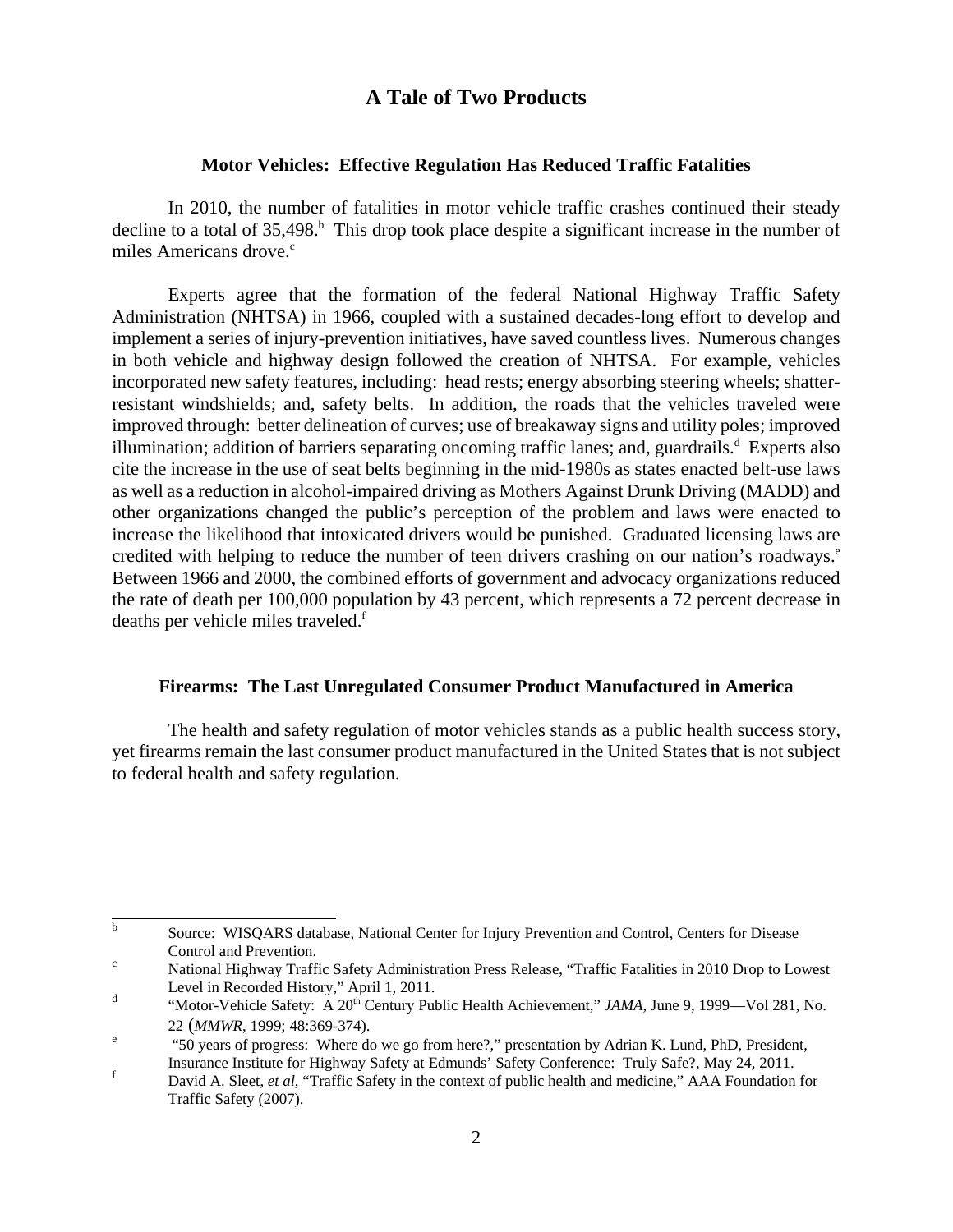While the federal Bureau of Alcohol, Tobacco, Firearms and Explosives is charged with enforcing our nation's limited gun laws, it has none of the health and safety regulatory powers afforded other federal agencies such as NHTSA.<sup>g</sup>

As Dr. David Hemenway, director of the Harvard Injury Control Research Center, notes in his 2004 book *Private Guns, Public Health*: "[T]he time Americans spend using their cars is orders of magnitudes greater than the time spent using their guns. It is probable that per hour of exposure, guns are far more dangerous. Moreover, we have lots of safety regulations concerning the manufacture of motor vehicles; there are virtually no safety regulations for domestic firearms manufacture."h



g As noted previously, literally every other consumer product sold and manufactured in the United States is regulated by a federal agency for health and safety—guns are the unique exception. Examples of federal agencies and the products for which they are responsible include: Consumer Product Safety Commission (CPSC), household products (except for guns and ammunition); Environmental Protection Agency (EPA), pesticides and toxic chemicals; Food and Drug Administration (FDA), drugs (including tobacco) and medical devices; National Highway Traffic Safety Administration (NHTSA), motor vehicles.

David Hemenway, *Private Guns, Public Health*, University of Michigan Press, 2004, p. 182.